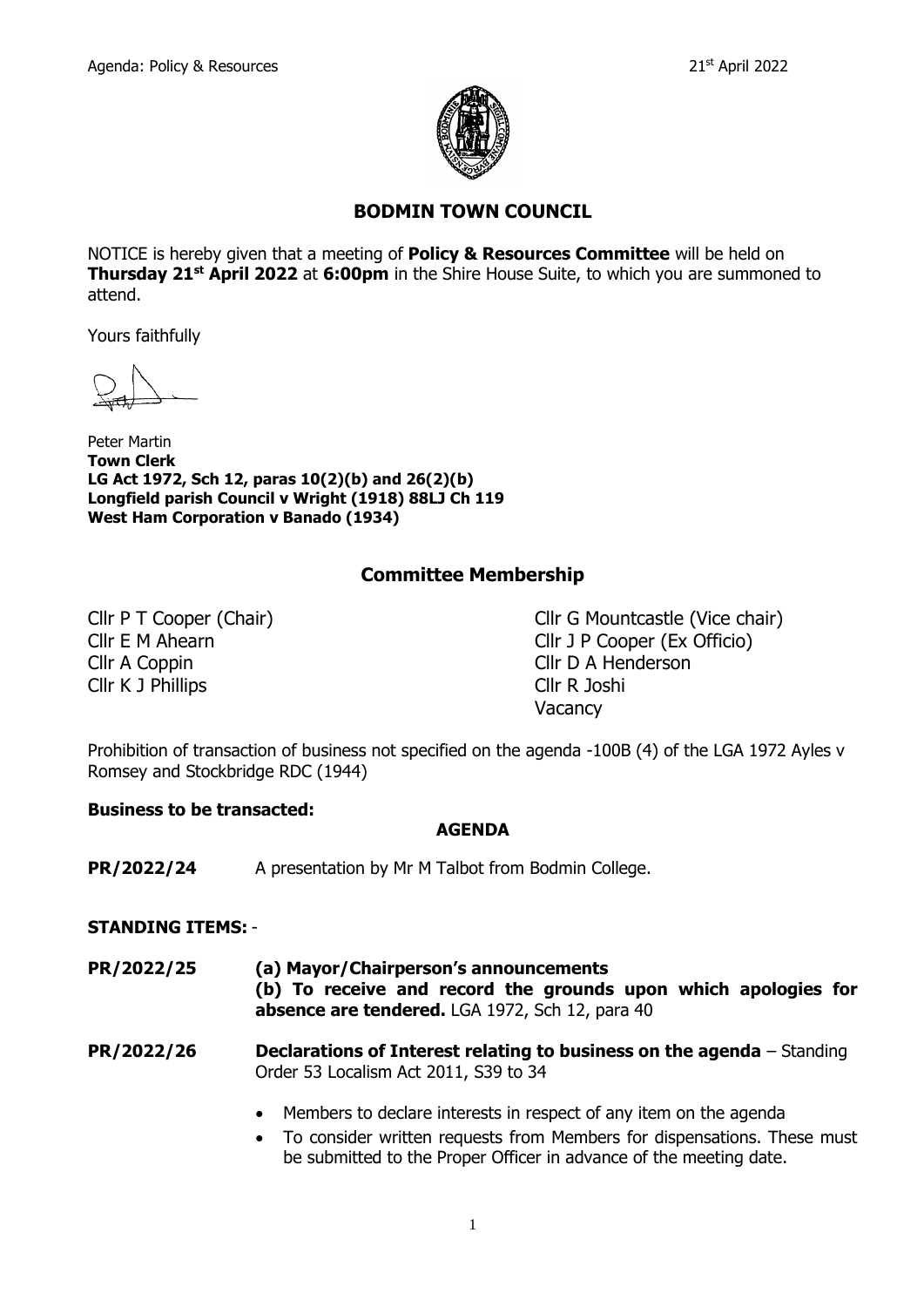

- **PR/2022/27 Public representation session:** An opportunity for residents to make representations to Council or ask questions relating to items on this agenda. (Note: a maximum of 15 minutes will be allocated for this session and there will be a time constraint of 5 minutes per speaker). LGA 1972, ss100 and 102, Public Bodies (Admissions to meetings Act) 1960.
- **PR/2022/28 Correspondence received: -**

No correspondence received.

### **PREVIOUS MINUTES AND ACTIONS: -**

- **PR/2022/29** To confirm the accuracy of the minutes of the last meeting 17<sup>th</sup> February 2022.
- **PR/2022/30** List of actions from the previous minutes, for update.

#### **RISK MANAGEMENT UPDATE, if received: -**

**PR/2022/31** To note the Risk Management update

#### **INCOME AND EXPENDITURE UPDATES, if received: -**

- **PR/2022/32** To note the summary of accounts for month.
- **PR/2022/33** To note the new budget breakdown for Community Services 2022/23.

#### **SUB/ADVISORY COMMITTEE AND OUTSIDE BODY UPDATES, if received: -**

**PR/2022/34** To receive reports, updates, and information from Bodmin Council representatives on Outside bodies.

To be given at meeting.

#### **MAIN ITEMS FOR CONSIDERATION: -**

- **PR/2022/35** To consider and agree, if appropriate, the short-term use of rooms by the College in the Shire House or Shire Hall.
- **PR/2022/36** To note the replacement of CCTV camera on Mount Folly area, initiated under the scheme of delegation.
- **PR/2022/37** To consider and agree, if appropriate, allocated ring fenced currently held within 21-22 budget funding of £15,994 for future CCTV camera failures into 22-23 budget allocation.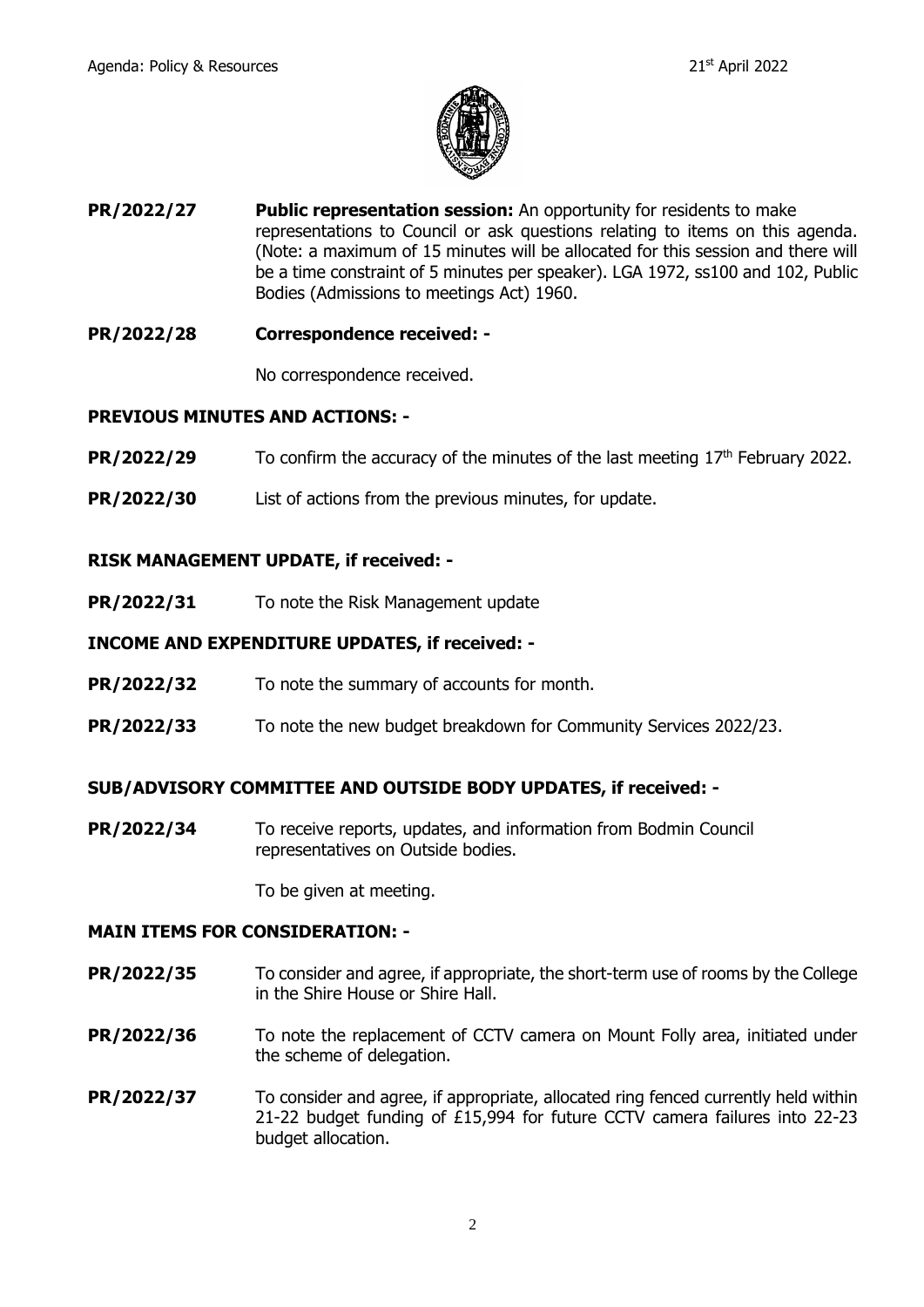

- **PR/2022/38** To consider and, if appropriate agree, changing the existing budget allocation of £13,200 for risk management Gant chart software to the new name of administration software found under Corporate Governance.
- **PR/2022/39** To note the use of IBAB combined management system to improve administration and management efficiencies (see Admin staff report).
- **PR/2022/40** To note and agree adherence to terms of reference in respect of standing committee budget virement from one section of the budget to another.
- **PR/2022/41** To note, if received, recommendations from valuations of assets regarding the mayor's chain, consort chains and maces. Also, the VC medals currently held by the museum.
- **PR/2022/42** To receive an update from the Charity Commission and agree the Councils position, going forward.
- **PR/2022/43** To consider and, if appropriate, agree, the hire of matting and associated costs for the purpose of opening the Hillside Park Car Park.
- **PR/2022/44** To note the organisational structure chart, also committee chart.
- **PR/2022/45** To note the outcome of the HSBC risk investment questionnaire.
- **PR/2022/46** To note the IT security update.
- **PR/2022/47** To receive a report from Mr Cornelius in respect of section 106, CIL funding projects and progress.
- **PR/2022/48** To note delegated payments during 2021-22.
- **PR/2022/49** To consider and, if appropriate, agree a three-year contract and costs associated with play inspections.
- **PR/2022/50** To note that the Queens Jubilee costs for 2022 event to be funded via £9700 remaining from Tour of Britain and anything extra to be taken from £50,000 capital projects funding allocated to Community Services.
- **PR/2022/51** To consider and, if appropriate, agree adoption of the following policies.
	- 1. Recruitment policy
	- 2. Equality and Diversity Policy
	- 3. Officer, Member protocol
	- 4. Updated Cemetery Policy
	- 5. Amendment to the adverse weather policy
- **PR/2022/52** To note an update regarding the Priory car park remedial works and sign off of the work.